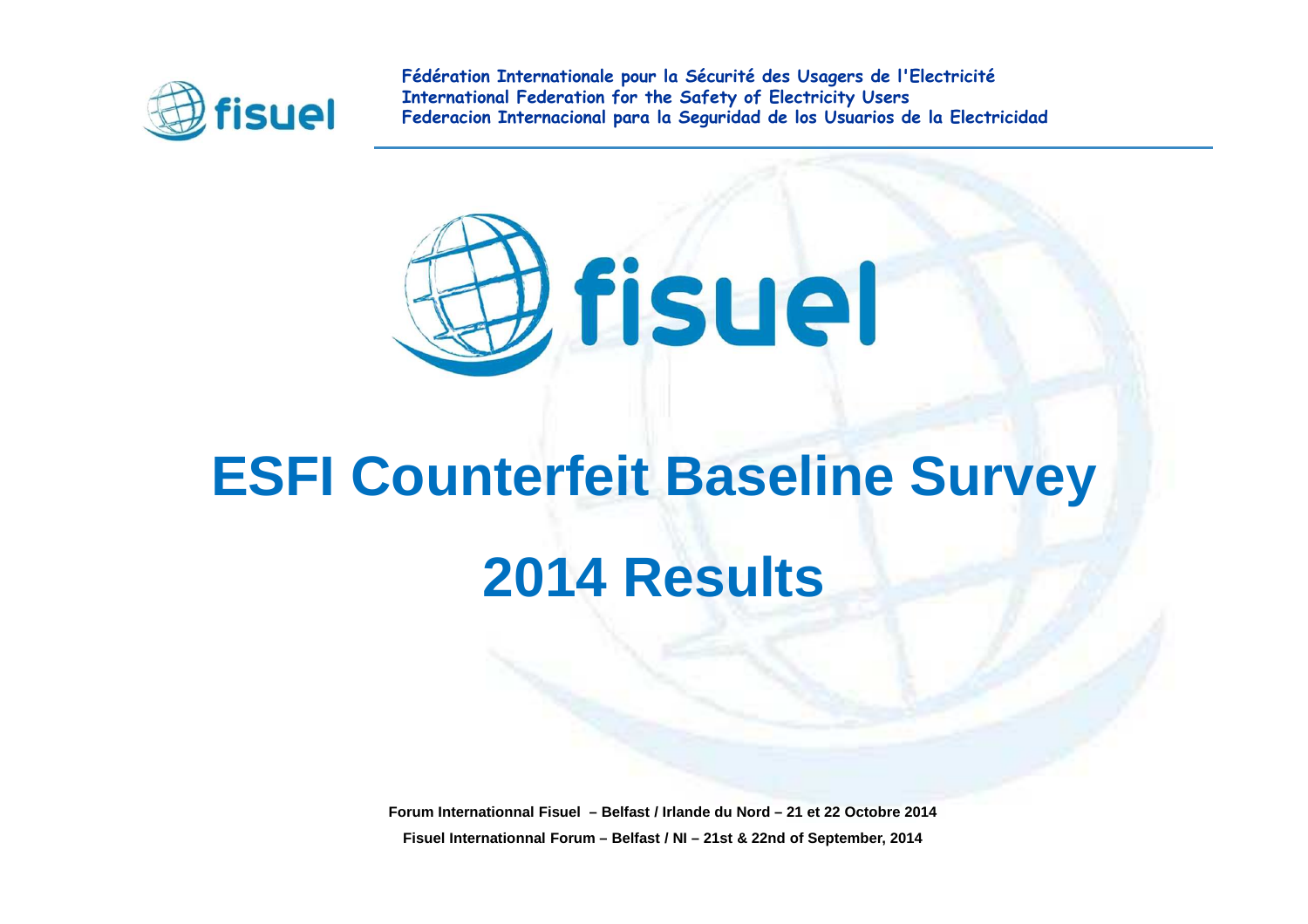

**Agenda**

**Who is ESFI2014 SurveyMain results**

**Main teachings**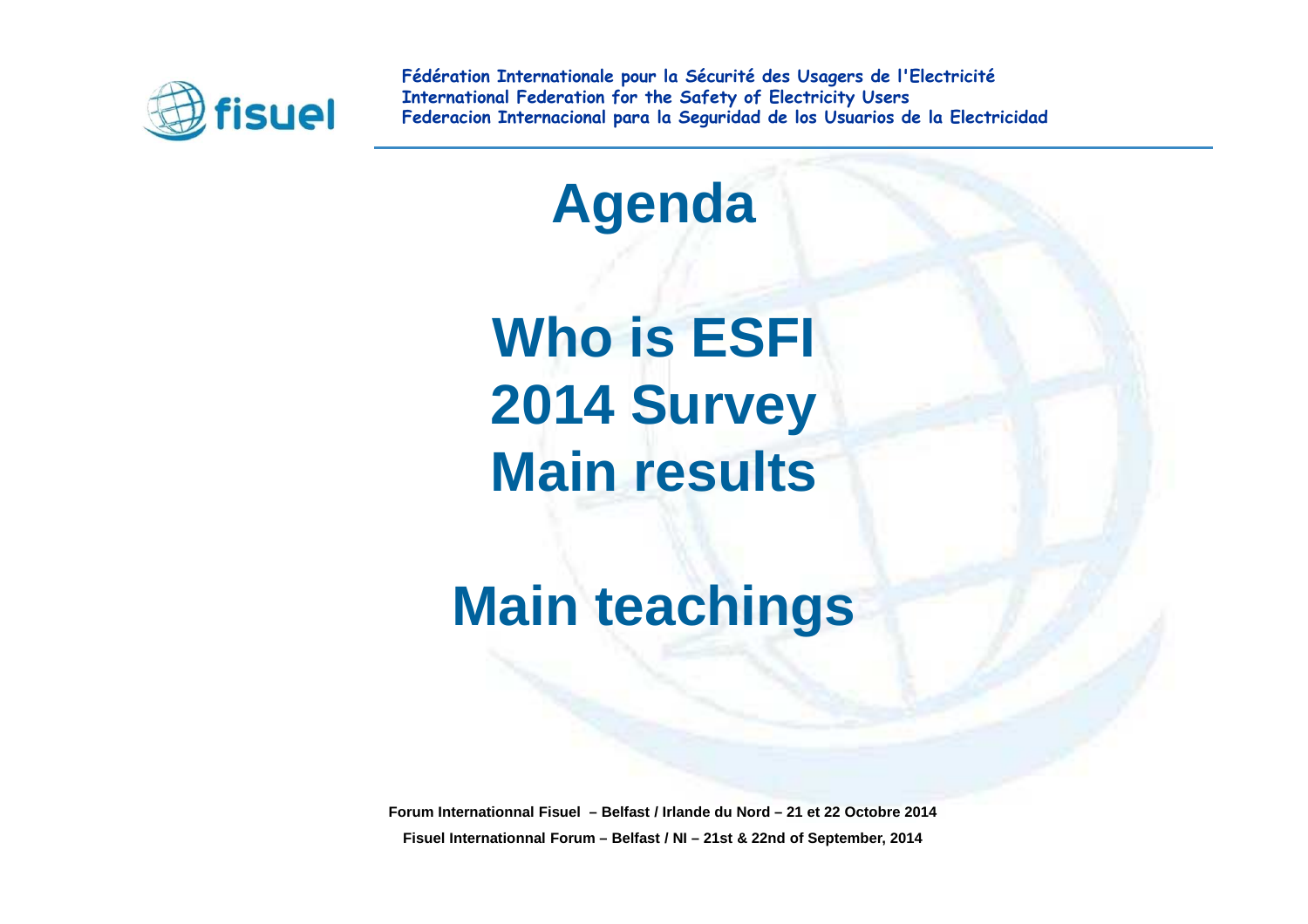

# **Who is ESFI**





**American non-profit organization dedicated exclusively to promoting electrical safety at home and in the workplace.**

**Founded in 1994 as a cooperative effort by the National Electrical Manufacturers Association (NEMA), Underwriters Laboratories (UL), and the U.S. Consumer Product Safety Commission (CPSC)**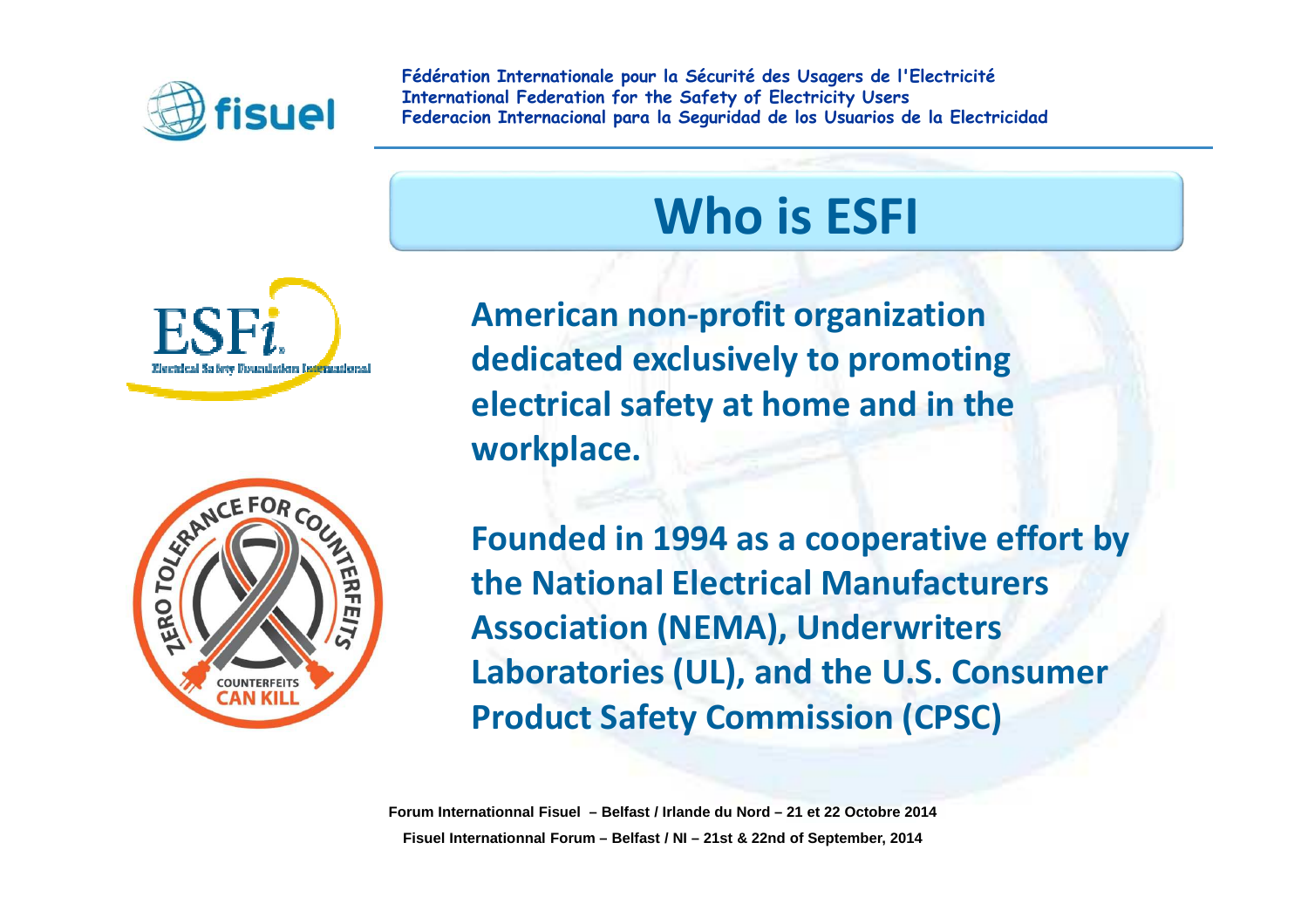

## **The 2014 Survey**



#### **Online questionnaire**



**13 questions** 

**932 completed questionnaires**

#### **Only in the USA**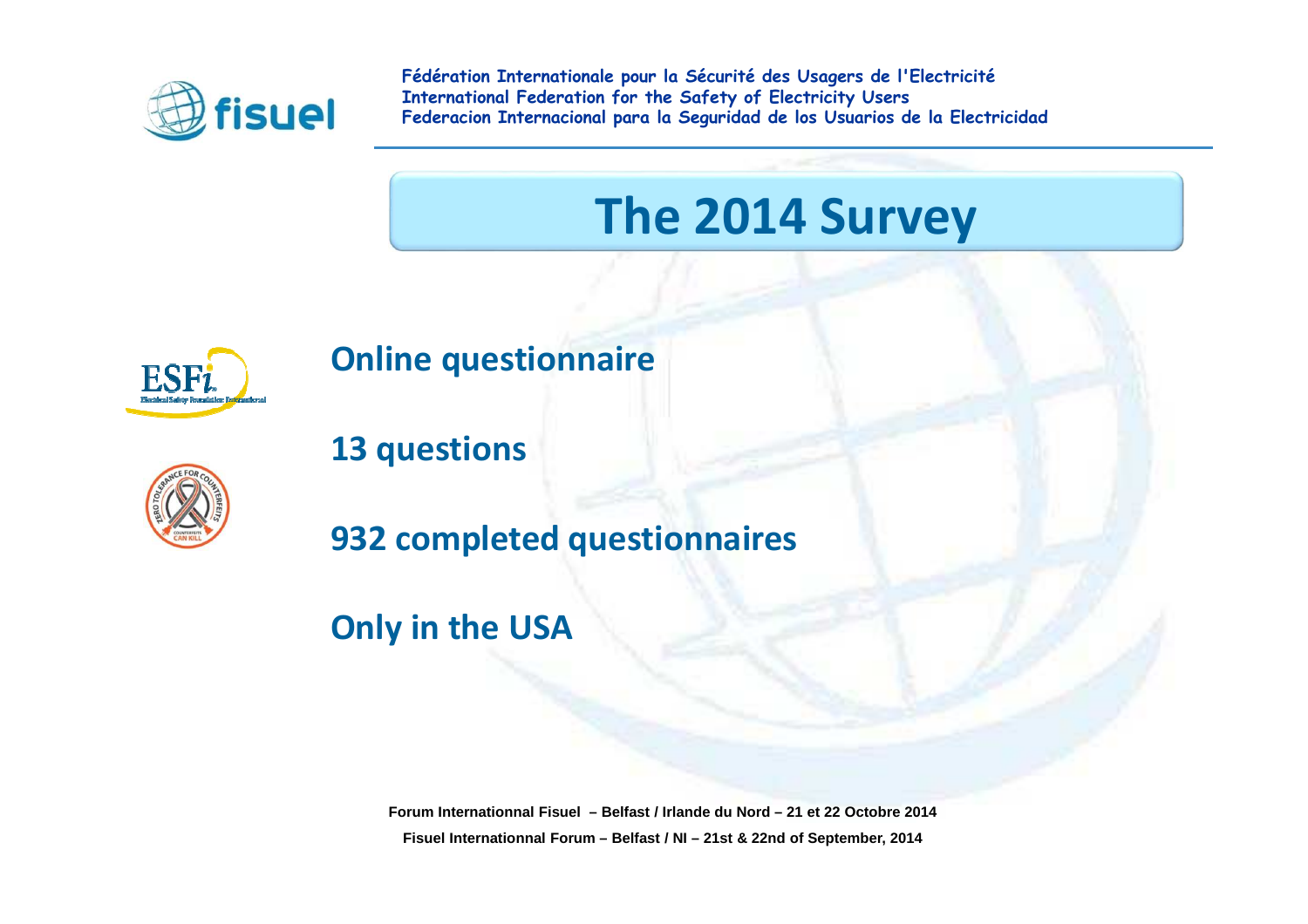

#### **Main results**

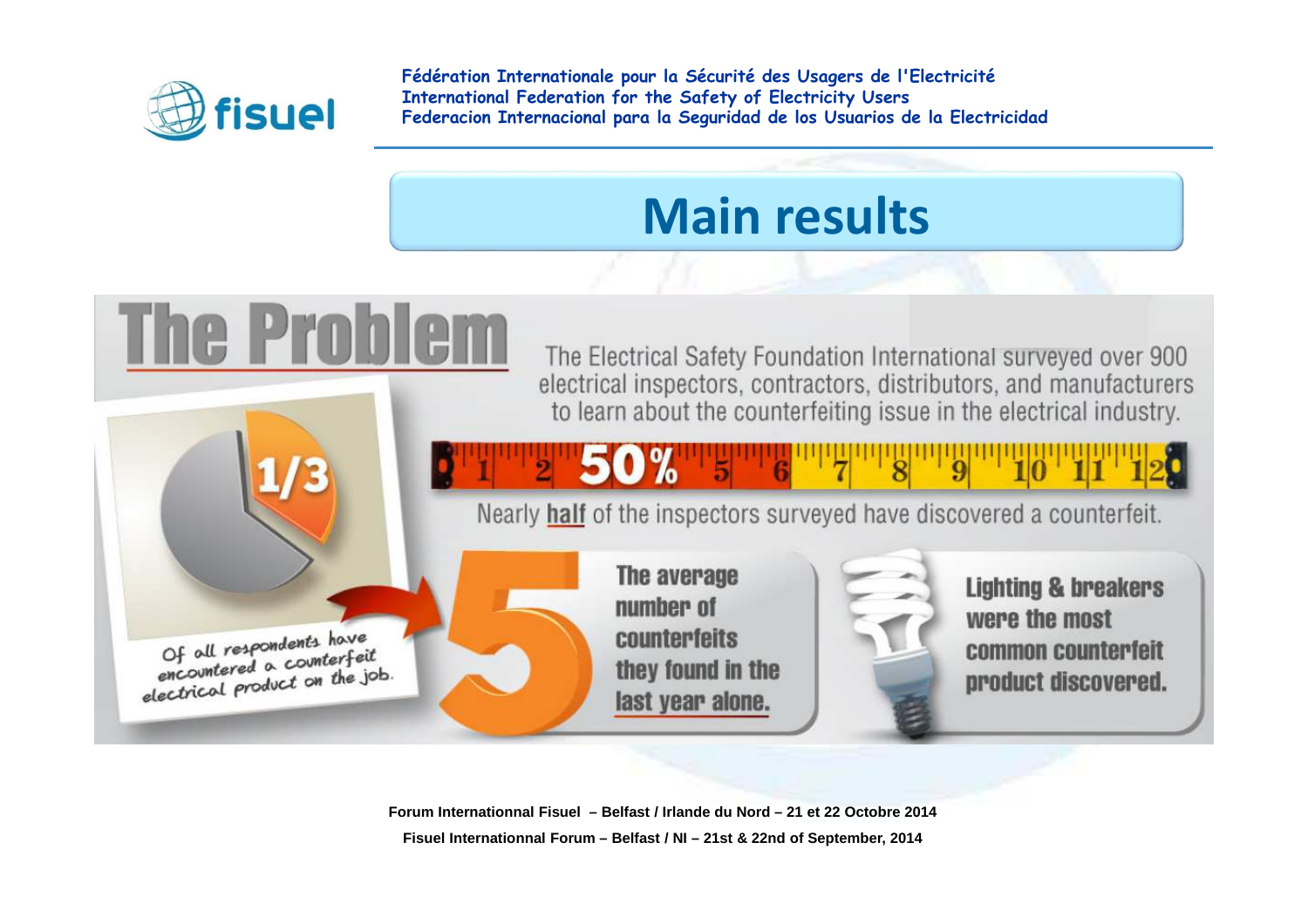

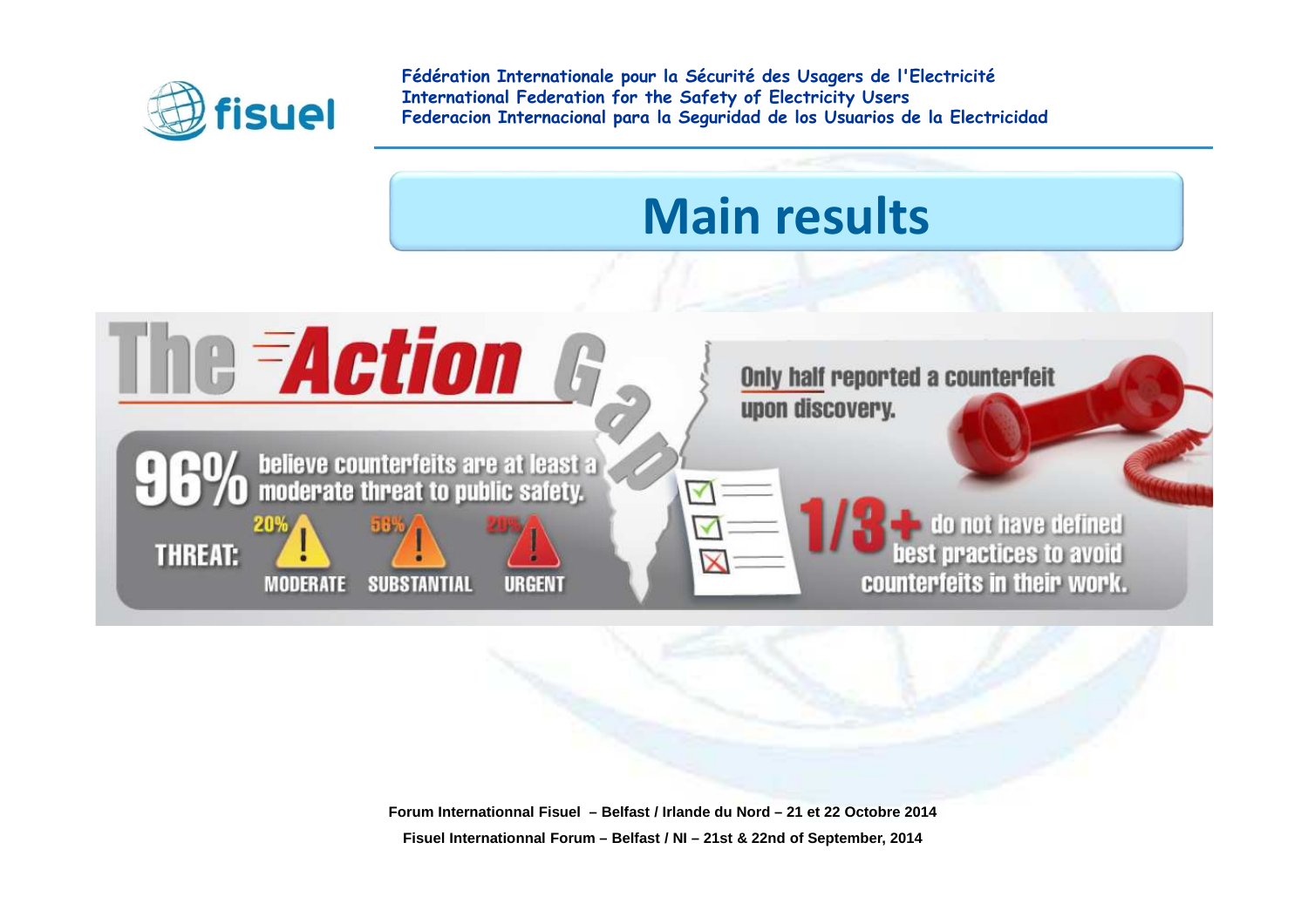

### **Main results**



**Forum Internationnal Fisuel – Belfast / Irlande du Nord – 21 et 22 Octobre 2014**product**Fisuel Internationnal Forum – Belfast / NI – 21st & 22nd of September, 2014**of organizations do not have process to report a counterfeit **2/3**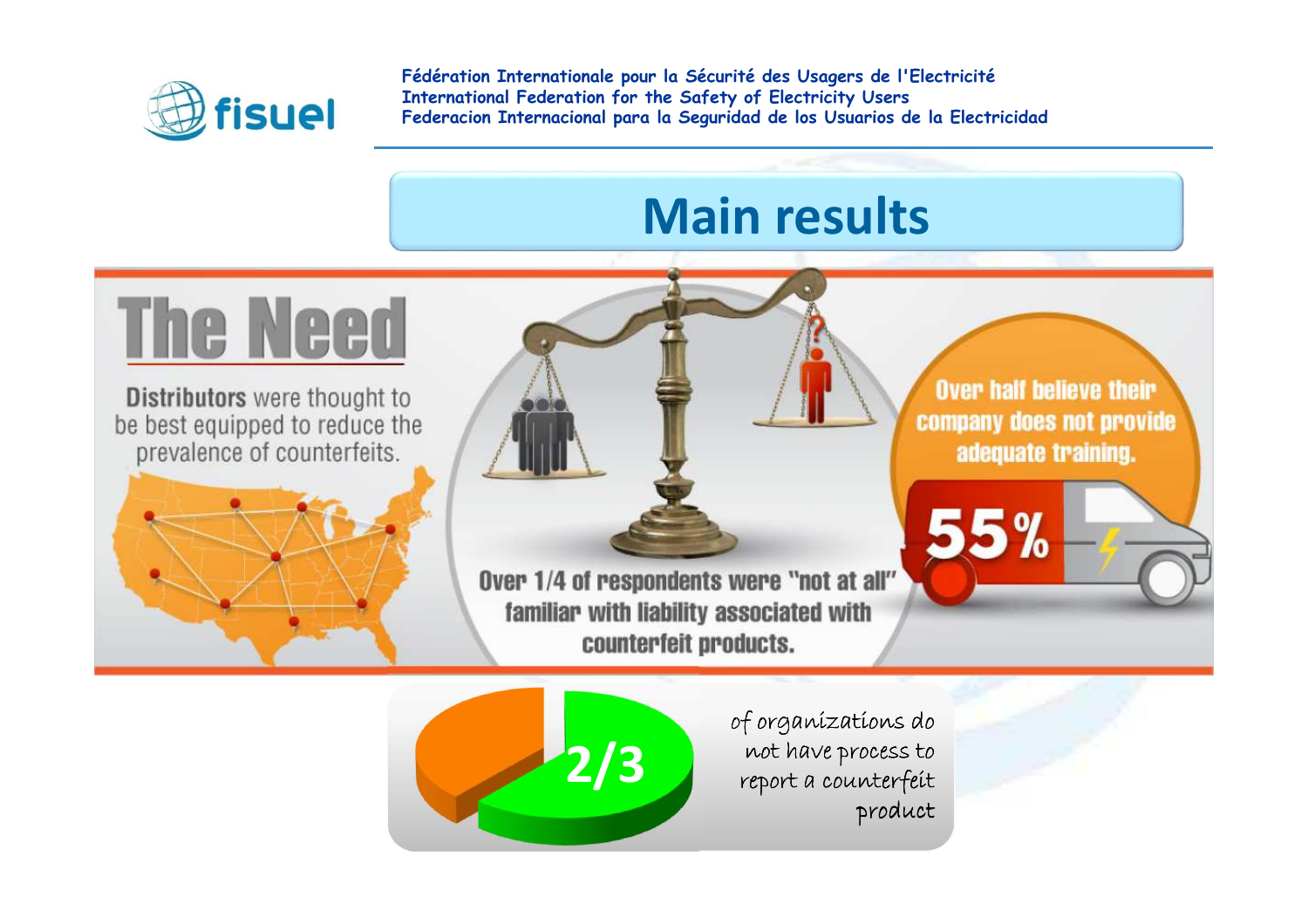

## **Main teachings**

#### **Education of all stakeholders has to be reinforced**

(55% declare that their company does not provide adequate training)



#### **Need to setup process to report counterfeit products** (61,5% declare to not have such one)

#### **Lighting** (37.4%) **and breakers** (37.4%) **were the most frequently mentioned type of counterfeits discovered**